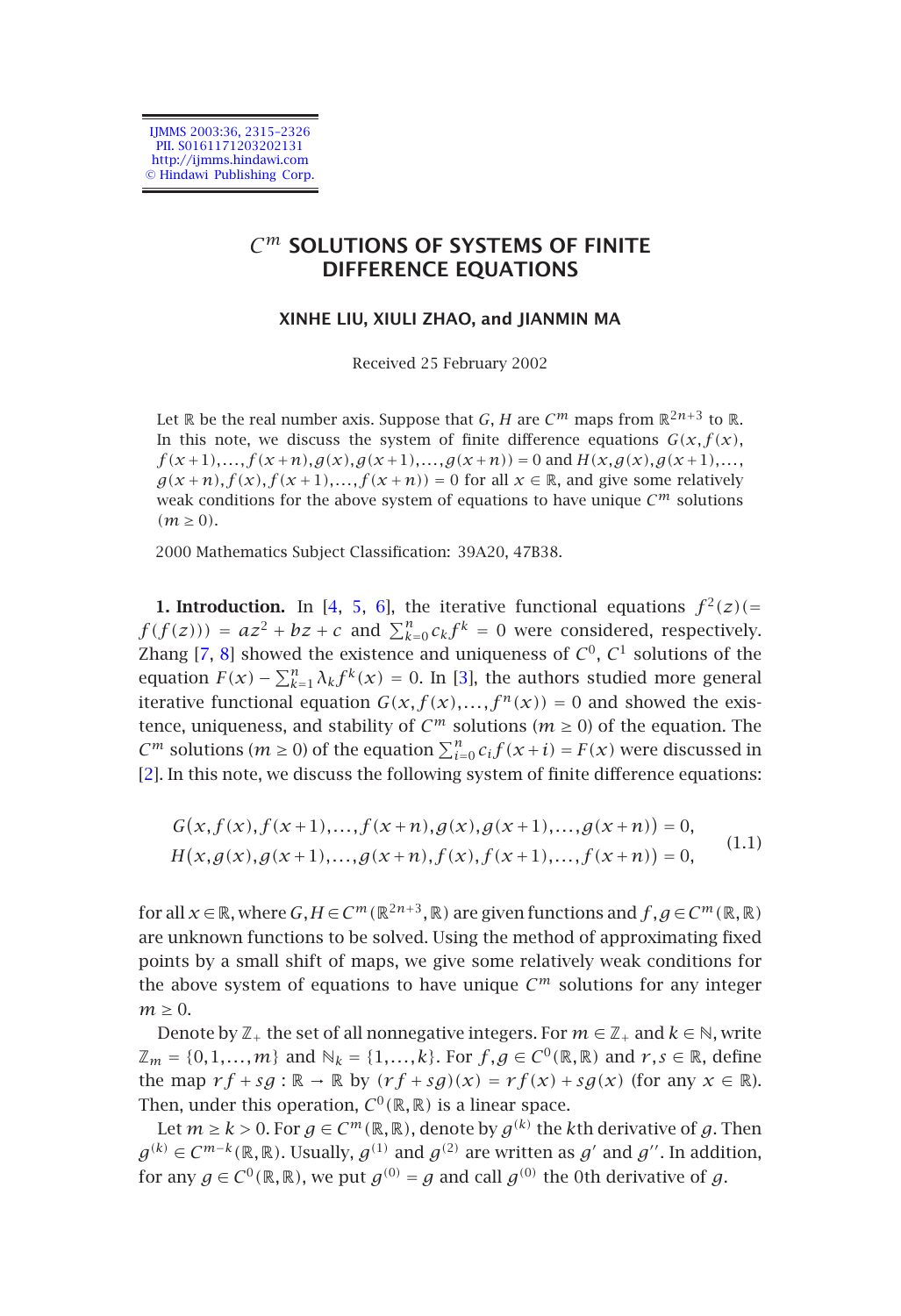Now we introduce some symbols which are defined as in [3]. For any two points *x* ≠ *y* in ℝ,  $(g(x) - g(y))/(x - y)$  is called a difference quotient of *g*. Let

$$
\Lambda_g = \Lambda(g) = \{ (g(x) - g(y)) / (x - y) : x, y \in \mathbb{R}, x \neq y \}. \tag{1.2}
$$

The set  $\Lambda_g$  is called the set of difference quotients of  $g$ . If  $\Lambda_g \subset [0, \infty)$ , then  $g$ is increasing; and if  $\Lambda_g \subset (0, \infty)$ , then *g* is strictly increasing. For  $g \in C^1(\mathbb{R}, \mathbb{R})$ , it is easy to verify that

<span id="page-1-0"></span>
$$
\Lambda_g \subset g'(\mathbb{R}) \subset \overline{\Lambda}_g,\tag{1.3}
$$

where  $g'(\mathbb{R}) = \{g'(x) : x \in \mathbb{R}\}$  and  $\overline{\Lambda}_g$  is the closure of  $\Lambda_g$  in  $\mathbb{R}$ . Write

<span id="page-1-1"></span>
$$
\lambda_g = \lambda(g) = \sup\{|t| : t \in \Lambda_g\}.
$$
\n(1.4)

If  $\lambda_g < \infty$ , that is,  $\Lambda_g$  is bounded, then *g* is said to be Lipschitz continuous and *λg* is called the (smallest) Lipschitz constant of *g*.

Let  $m \ge j \ge 0$  be integers and let  $r \ge 0$  be a real number. Suppose that  $K$ ,  $K_0$ ,  $K_1, \ldots, K_j$  are all connected closed subsets of  $\mathbb R$ . Write

$$
C^{m}(\mathbb{R}, K; K_{0}, K_{1},..., K_{j}) = \{f \in C^{m}(\mathbb{R}, K) : \Lambda(f^{(i)}) \subset K_{i}, \text{ for } i = 0, 1,..., j\},\
$$

$$
C^{m}(\mathbb{R}, K; r) = \{f \in C^{m}(\mathbb{R}, K) : |f(0)| \leq r\},\
$$
(1.5)

$$
C^m(\mathbb{R}, K; r, K_0, K_1, \dots, K_j) = C^m(\mathbb{R}, K; r) \cap C^m(\mathbb{R}, K; K_0, K_1, \dots, K_j), \qquad (1.6)
$$

 $LC^m(\mathbb{R}, K) = \{f \in C^m(\mathbb{R}, K) : \Lambda(f^{(i)}) \text{ is always bounded for each } i \in \mathbb{Z}_m\}.$ (1.7)

Let *n* ≥ 1. For any *G* ∈ *C*<sup>0</sup>( $\mathbb{R}^{2n+3}$ ,  $\mathbb{R}$ ) and any *i* ∈  $\mathbb{Z}_{2n+2}$ , put

$$
\Lambda_{iG} = \Lambda_i(G) = \left\{ \frac{G(\gamma_0, ..., \gamma_i, ..., \gamma_{2n+2}) - G(\gamma_0, ..., \gamma_{i-1}, w_i, \gamma_{i+1}, ..., \gamma_{2n+2})}{\gamma_i - w_i}, \right. \\
(\gamma_0, ..., \gamma_i, ..., \gamma_{2n+2}) \in \mathbb{R}^{2n+3}, w_i \in \mathbb{R} - \{\gamma_i\} \right\}, \\
\lambda_{iG} = \sup \{ |t| : t \in \Lambda_{iG} \}, \\
\lambda_G = \lambda_G^{(0)} = \max \{ \lambda_{iG} : i = 0, 1, ..., 2n+2 \}.
$$
\n(1.8)

If  $\lambda_G < \infty$ , that is, each  $\Lambda_{iG}$  is bounded, then *G* is said to be Lipschitz continuous. Let the 0th-order partial derivative  $G^{(0)}$  of  $G$  be  $G$  itself. For  $G \in$ *C*<sup>*m*</sup>(ℝ<sup>2*n*+3</sup>,ℝ),  $k \in \mathbb{N}_m$  (*m* ≥ 1), and (*i*<sub>1</sub>, *i*<sub>2</sub>,...,*i*<sub>k</sub>) ∈  $\mathbb{Z}_{2n+2}^k$ , denote by  $G_{i_1 i_2 \cdots i_k}^{(k)}$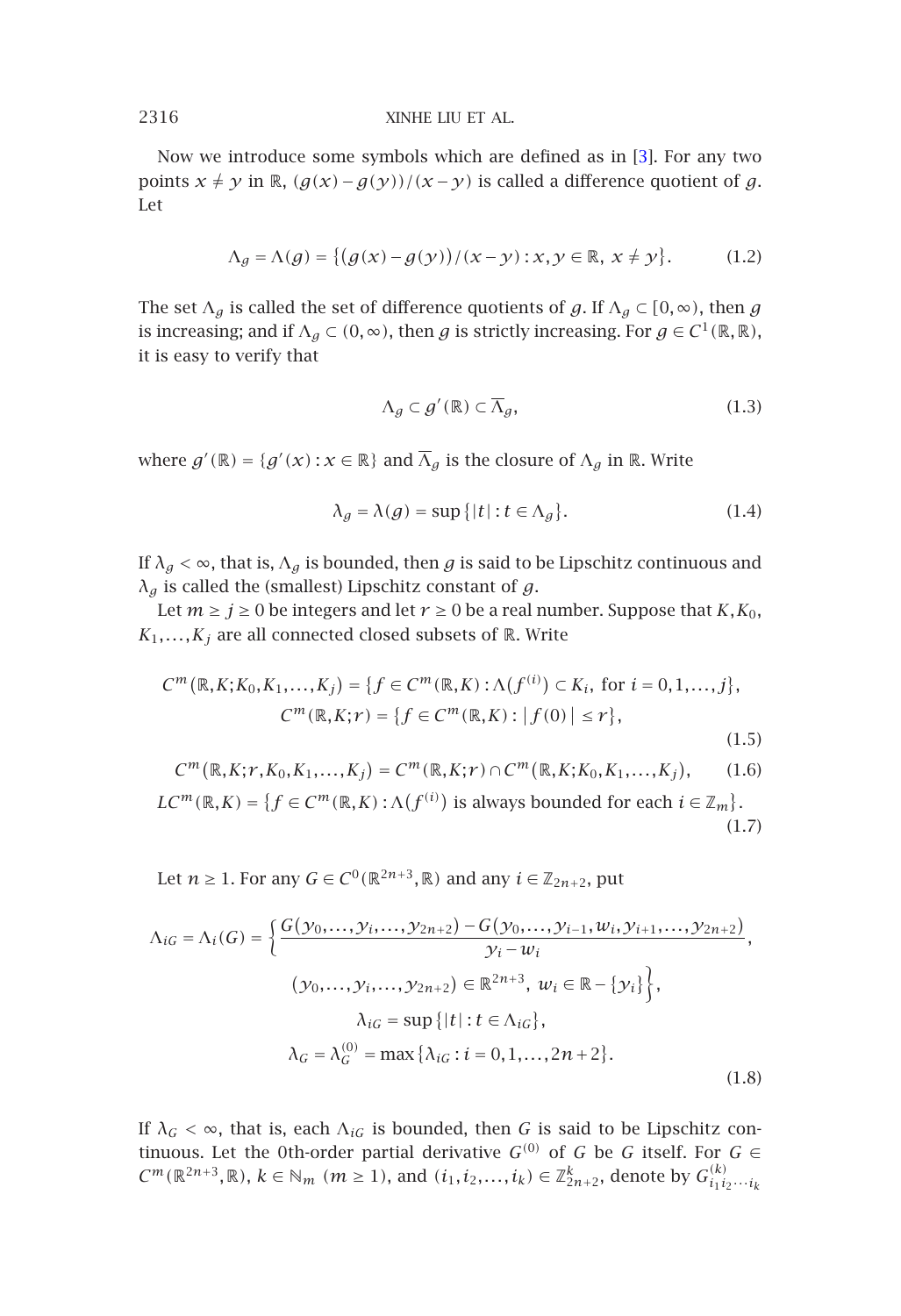a *k*th-order partial derivative of *G*, the definition of which is

<span id="page-2-3"></span><span id="page-2-2"></span>
$$
G_{i_1 i_2 \cdots i_k}^{(k)} (y_0, y_1, \ldots, y_{2n+2}) = \frac{\partial^k G(y_0, y_1, \ldots, y_{2n+2})}{\partial y_{i_1} \partial y_{i_2} \cdots \partial y_{i_k}}
$$
(1.9)

for any  $(y_0, y_1, \ldots, y_{2n+2})$  ∈  $\mathbb{R}^{2n+3}$ . Obviously,  $G^{(k)}_{i_1 i_2 \cdots i_k}$  ∈  $C^{m-k}(\mathbb{R}^{2n+3}, \mathbb{R})$ . In addition, we also write  $G'_{i_1}$  for  $G^{(1)}_{i_1}$  and  $G''_{i_1i_2}$  for  $G^{(2)}_{i_1i_2}$ . Let

$$
\lambda_G^{(k)} = \max \{ \lambda_H : H \text{ is a kth-order partial derivative of } G \}. \tag{1.10}
$$

Let  $K_0, K_1, \ldots, K_{2n+2}$  be all connected closed subsets of  $\mathbb R$  and  $m \ge 0$ . Write

$$
C^m(\mathbb{R}^{2n+3}, \mathbb{R}; K_0, K_1, \dots, K_{2n+2}) = \{ G \in C^m(\mathbb{R}^{2n+3}, \mathbb{R}) : \Lambda_{iG} \subset K_i, \ i \in \mathbb{Z}_{2n+2} \},
$$
\n(1.11)

$$
LC^m(\mathbb{R}^{2n+3}, \mathbb{R}) = \{ G \in C^m(\mathbb{R}^{2n+3}, \mathbb{R}) : \lambda_G^{(k)} < \infty \text{ for each } k \in \mathbb{Z}_m \}. \tag{1.12}
$$

If  $G \in C^1(\mathbb{R}^{2n+3}, \mathbb{R})$ , then analogous to (1.3), we have

<span id="page-2-4"></span><span id="page-2-0"></span>
$$
\Lambda_{iG} \subset G'_{i}(\mathbb{R}^{2n+3}) \subset \overline{\Lambda}_{iG}.\tag{1.13}
$$

For convenience, we write

$$
V_{fg}(x) = (x, f(x), f(x+1), \dots, f(x+n), g(x), g(x+1), \dots, g(x+n)) \quad (1.14)
$$

for all  $f, g \in C^0(\mathbb{R}, \mathbb{R})$  and all  $x \in \mathbb{R}$ .

Let  $m \geq 0$  and  $G, H \in C^m(\mathbb{R}^{2n+3}, \mathbb{R})$ . For real number  $\delta \neq 0$ , define  $\Psi_{\delta GH}$ :  $C^m(\mathbb{R}, \mathbb{R}) \times C^m(\mathbb{R}, \mathbb{R}) \to C^m(\mathbb{R}, \mathbb{R}) \times C^m(\mathbb{R}, \mathbb{R})$  by

$$
\Psi_{\delta GH}(f,g) = (\Psi_{\delta G}(f,g), \Psi_{\delta H}(f,g))
$$
\n(1.15)

<span id="page-2-1"></span>for all  $(f,g) \in C^m(\mathbb{R},\mathbb{R}) \times C^m(\mathbb{R},\mathbb{R})$  $(f,g) \in C^m(\mathbb{R},\mathbb{R}) \times C^m(\mathbb{R},\mathbb{R})$  $(f,g) \in C^m(\mathbb{R},\mathbb{R}) \times C^m(\mathbb{R},\mathbb{R})$ , where

$$
\Psi_{\delta G}(f,g)(x) = f(x) + \delta G(V_{fg}(x)),
$$
  
\n
$$
\Psi_{\delta H}(f,g)(x) = g(x) + \delta H(V_{gf}(x)),
$$
\n(1.16)

for all  $x \in \mathbb{R}$ . It is easy to see that  $(f, g)$  is a fixed point of the map  $\Psi_{\delta GH}$  if and only if  $(f, g)$  is a  $C^m$  solution of  $(1.1)$ . Thus, the problem of solutions of (1.1) can be translated into that of fixed points of  $\Psi_{\delta GH}$ . In order to decide the existence of the fixed points of Ψ<sub>δGH</sub>, we need the following theorem which can be found in [1, page 74].

**Theorem 1.1** (Schauder and Tychonoff)**.** *Let X be a compact convex set in a locally convex linear topological space. Then each continuous map* Ψ : *X* → *X has a fixed point.*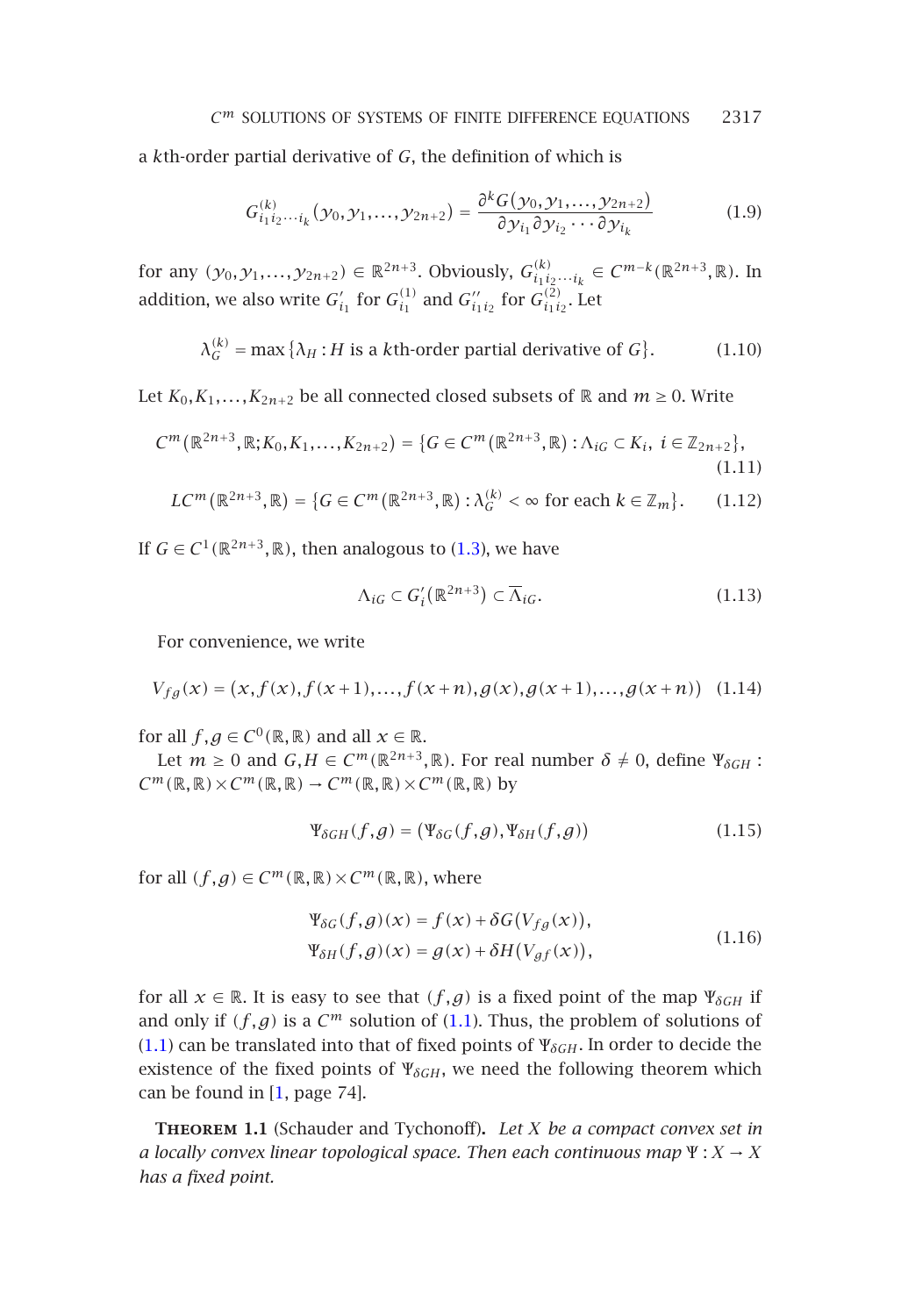Define a metric  $\rho_m$  on  $C^m(\mathbb{R}, \mathbb{R})$ , for any  $f, g \in C^m(\mathbb{R}, \mathbb{R})$ , by

$$
\rho_m(f,g) = \sup\{|f^{(j)}(x) - g^{(j)}(x)| / (1 + x^2) : j \in \mathbb{Z}_m, x \in \mathbb{R}\}.
$$
 (1.17)

Denote by 0<sup>∗</sup> the function on  $\mathbb R$  which is identical to 0. For  $f \in C^m(\mathbb R,\mathbb R)$ , write  $||f||_m = \rho_m(f, 0^*)$ . Then  $0 \le ||f||_m \le \infty$ .

Now we define a metric  $\rho_m \times \rho_m$  on  $C^m(\mathbb{R}, \mathbb{R}) \times C^m(\mathbb{R}, \mathbb{R})$  by

$$
\rho_m \times \rho_m((f_1, g_1), (f_2, g_2)) = \sqrt{[\rho_m(f_1, f_2)]^2 + [\rho_m(g_1, g_2)]^2}
$$
 (1.18)

*for all*  $(f_1, g_1), (f_2, g_2) \in C^m(\mathbb{R}, \mathbb{R}) \times C^m(\mathbb{R}, \mathbb{R})$ .

Analogous to the proof of [3, Proposition 3.2], we can obtain the following lemma.

<span id="page-3-0"></span>**LEMMA 1.2.** *Suppose that*  $m \geq 0$ ,  $K_0, \ldots, K_m$  *are all compact intervals, and*  $r \geq 0$  *is a real number. Let*  $X_r = C^m(\mathbb{R}, \mathbb{R}; r, K_0, \ldots, K_m)$  *as defined in (1.6). Then*  $\Psi_{\delta GH}$   $(X_r \times X_r, \rho_m \times \rho_m)$  *is continuous.* 

**2.**  $C^0$  **solutions of (1.1).** For any  $G \in C^0(\mathbb{R}^{2n+3}, \mathbb{R})$ , define a function  $\varphi_G$ :  $\mathbb{R} \to \mathbb{R}$  by

$$
\varphi_G(x) = G(x, x, \dots, x) \quad \forall x \in \mathbb{R}.\tag{2.1}
$$

**THEOREM 2.1.** *Let*  $G, H \in C^0(\mathbb{R}^{2n+3}, \mathbb{R})$ *. If the following two conditions hold:* (i) *there exist nonnegative real numbers*  $\mu_0$ ,  $\varepsilon_0$ ,  $c_1$ , ...,  $c_{2n+1}$  *and*  $b \ge \mu_0 + \varepsilon_0$ ,  $c_0 \geq \mu > 0$  *such that* 

$$
G, H \in C^{0}(\mathbb{R}^{2n+3}, \mathbb{R}; [\mu_{0}, b - \varepsilon_{0}], [-c_{0}, -\mu], [-c_{1}, c_{1}], \dots, [-c_{2n+1}, c_{2n+1}]);
$$
\n(2.2)

(ii)  $\mu_0 \ge \sum_{i=1}^{2n+1} c_i(b/\mu)$ ,  $\varepsilon_0 \ge \sum_{i=1}^{2n+1} c_i(b/\mu)$ , and  $\mu > 2 \sum_{i=1}^{2n+1} c_i$ , *then* (1.1) has a solution  $(f_0, g_0) \in C^0(\mathbb{R}, \mathbb{R}; r, [0, b/\mu]) \times C^0(\mathbb{R}, \mathbb{R}; r, [0, b/\mu])$ , *where*

$$
\gamma = \frac{|\varphi_G(0)| + \sum_{i=1}^n i(c_i + c_{n+1+i})(b/\mu)}{\mu - \sum_{i=1}^{2n+1} c_i}.
$$
 (2.3)

**PROOF.** We arbitrarily choose a constant  $\delta \in (0,1/c_0]$ . It follows from condition (i) that  $\delta \leq 1/c_0 \leq 1/\mu$ . Let  $\Psi_{\delta GH}$  be defined as in (1.15). Let  $X_r =$  $C^0(\mathbb{R}, \mathbb{R}; r, [0, b/\mu])$ . Consider any  $(f, g) \in X_r \times X_r$ . Write  $\overline{f} = \Psi_{\delta G}(f, g)$ . If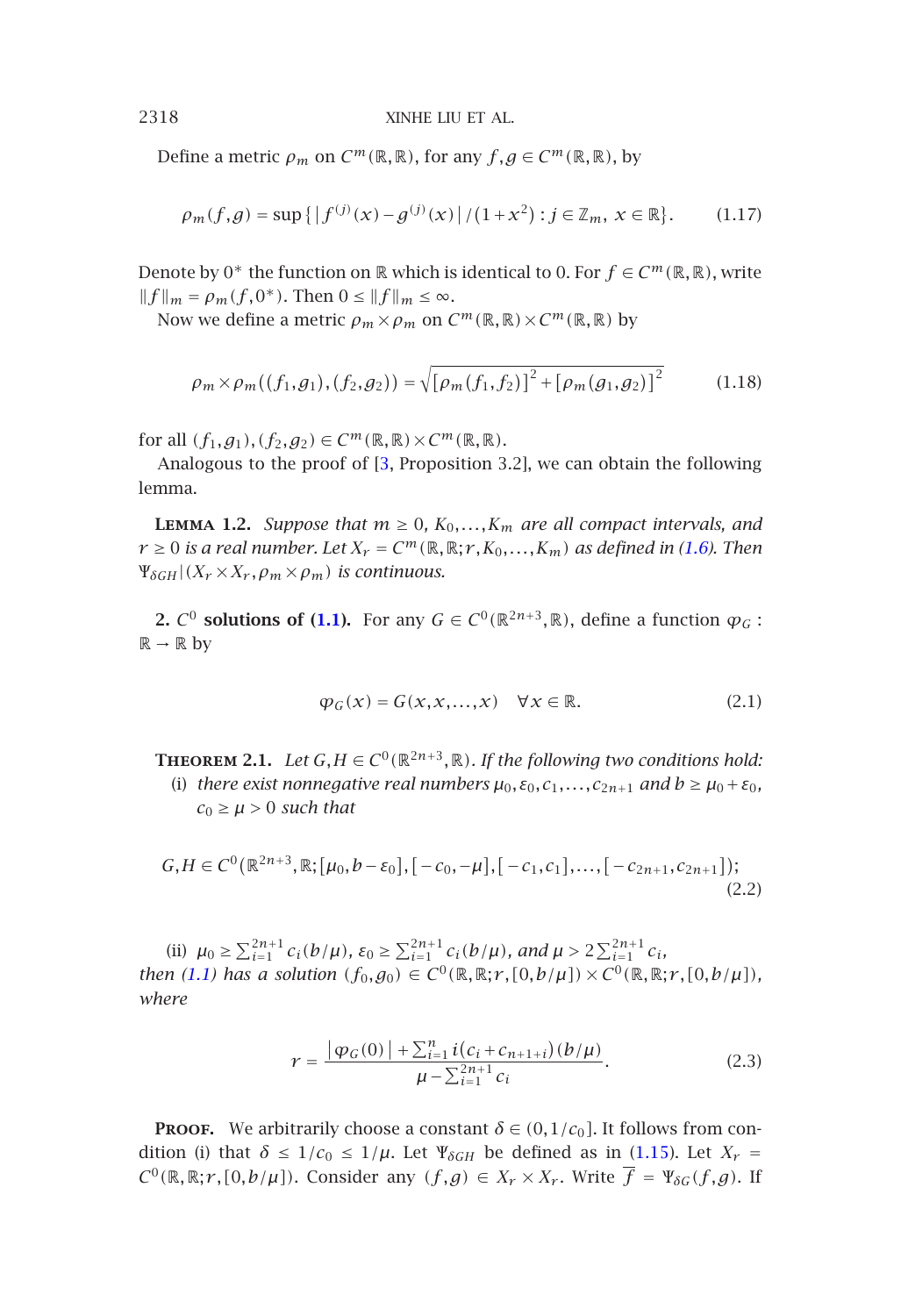$G \in C^1(\mathbb{R}^{2n+3}, \mathbb{R})$  and  $f, g \in C^1(\mathbb{R}, \mathbb{R})$ , then for any  $x \in \mathbb{R}$ , we have  $f'(x) \in$  $\overline{\Lambda}_f \subset [0, b/\mu]$ ,  $g'(x) \in \overline{\Lambda}_g \subset [0, b/\mu]$ , and

<span id="page-4-0"></span>
$$
\overline{f}'(x) = f'(x) + \delta G'_0(V_{fg}(x)) + \delta \sum_{i=1}^{n+1} G'_i(V_{fg}(x)) \cdot f'(x + i - 1) \n+ \delta \sum_{i=2}^{n+2} G'_{n+i}(V_{fg}(x)) \cdot g'(x + i - 2).
$$
\n(2.4)

Noting the upper and lower bounds of  $G'_{i}(V_{fg}(x))$  given in condition (i), from (2.4) and condition (ii) we get

<span id="page-4-1"></span>
$$
\overline{f}'(x) \ge f'(x) + \delta \mu_0 - \delta c_0 f'(x) - \delta \sum_{i=1}^{2n+1} \frac{c_i b}{\mu}
$$
\n
$$
= (1 - \delta c_0) f'(x) + \delta \left(\mu_0 - \sum_{i=1}^{2n+1} \frac{c_i b}{\mu}\right) \ge 0,
$$
\n
$$
\overline{f}'(x) \le \delta (b - \varepsilon_0) + \left(1 - \delta \mu + \delta \sum_{i=1}^{2n+1} c_i\right) \frac{b}{\mu}
$$
\n
$$
\le \delta (b - \varepsilon_0) + \frac{(1 - \delta \mu)b}{\mu} + \delta \varepsilon_0 = \frac{b}{\mu}.
$$
\n(2.6)

Combining (2.5) and (2.6), we obtain  $\Lambda(\overline{f}) \subset [0, b/\mu]$ , that is,

<span id="page-4-2"></span>
$$
\Lambda(\Psi_{\delta G}(f,g)) \subset \left[0, \frac{b}{\mu}\right].\tag{2.7}
$$

If  $G \notin C^1(\mathbb{R}^{2n+3}, \mathbb{R})$ ,  $f \notin C^1(\mathbb{R}, \mathbb{R})$ [, o](#page-4-2)r  $g \notin C^1(\mathbb{R}, \mathbb{R})$ , then for any two given points  $u > v$  in  $\mathbb{R}$ , we can take  $G_1 \in C^1(\mathbb{R}^{2n+3}, \mathbb{R}; [\mu_0, b - \varepsilon_0], [-c_0, -\mu],$ *[*−*c*<sub>1</sub>*, c*<sub>1</sub>*]*,...,[−*c*<sub>2*n*+1</sub>*,c*<sub>2*n*+1</sub>]) and *f*<sub>1</sub>*,g*<sub>1</sub> ∈ *C*<sup>1</sup>(ℝ,ℝ;*r*,[0*,b/µ*]) such that for all *j* ∈ {0,1,...,*n*} and *w* ∈ {*u*, *v*},

$$
f_1(w+j) = f(w+j), \qquad g_1(w+j) = g(w+j),
$$
  
\n
$$
G_1(V_{fg}(w)) = G(V_{fg}(w)).
$$
\n(2.8)

Write  $\overline{f_1}' = \Psi_{\delta G}(f_1, g_1)$ . Then by (2.7), we have  $\Lambda(\overline{f_1}) \subset [0, b/\mu]$ ; hence  $(\overline{f}(u)$ *f*(*v*))/(*u*−*v*) =  $(f_1(u) - f_1(v))/(u−v) \in [0,b/\mu]$ . Thus, (2.7) is still valid when *G*  $\notin C^1(\mathbb{R}^{2n+3}, \mathbb{R})$ ,  $f \notin C^1(\mathbb{R}, \mathbb{R})$ , and  $g \notin C^1(\mathbb{R}, \mathbb{R})$ . Therefore, we have

$$
\Psi_{\delta G}\left(C^0\left(\mathbb{R},\mathbb{R};\left[0,\frac{b}{\mu}\right]\right)\times C^0\left(\mathbb{R},\mathbb{R};\left[0,\frac{b}{\mu}\right]\right)\right)\subset C^0\left(\mathbb{R},\mathbb{R};\left[0,\frac{b}{\mu}\right]\right). \tag{2.9}
$$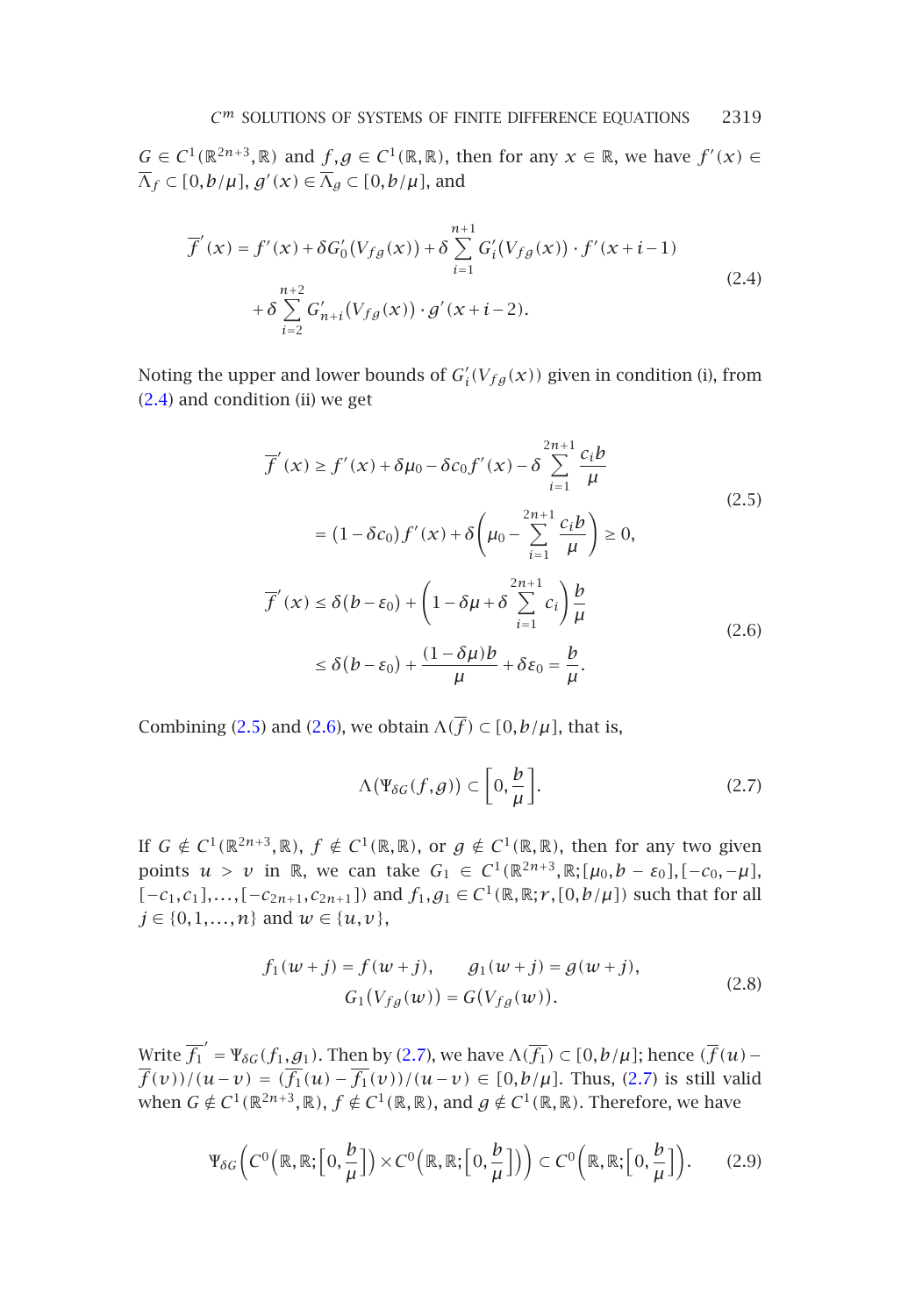Since  $f,g \in C^0(\mathbb{R},\mathbb{R};[0,b/\mu])$  are increasing, we have  $f(k) \le f(0) + k(b/\mu)$ and  $g(k) \le g(0) + k(b/\mu)$ , for  $k = 1, 2, ..., n$ . By condition (ii), we get

<span id="page-5-0"></span>
$$
|\overline{f}(0)| = |f(0) + \delta[G(V_{fg}(0)) - \varphi_G(0)] + \delta \varphi_G(0)|
$$
  
\n
$$
\leq \left(1 - \delta \mu + \delta \sum_{i=1}^n c_i\right) |f(0)| + \delta \sum_{i=1}^{n+1} c_{n+i} |g(0)|
$$
  
\n
$$
+ \delta \left[ |\varphi_G(0)| + \sum_{i=1}^n i(c_i + c_{n+1+i}) \left(\frac{b}{\mu}\right) \right]
$$
  
\n
$$
\leq r + \delta \left[ |\varphi_G(0)| + \sum_{i=1}^n i(c_i + c_{n+1+i}) \left(\frac{b}{\mu}\right) - \left(\mu - \sum_{i=1}^{2n+1} c_i\right) r \right]
$$
  
\n
$$
= r.
$$
\n(2.10)

By  $(2.9)$  and  $(2.10)$ , we obtain

<span id="page-5-2"></span>
$$
\Psi_{\delta G}(X_r \times X_r) \subset X_r. \tag{2.11}
$$

Similarly, we can obtain that

$$
\Psi_{\delta H}(X_r \times X_r) \subset X_r. \tag{2.12}
$$

<span id="page-5-1"></span>Therefore, it follows from (2.11) and (2.12) that

$$
\Psi_{\delta GH}(X_r \times X_r) \subset X_r \times X_r. \tag{2.13}
$$

[By](#page-0-0) [3, Proposition 3.1], under the metric  $\rho_0 \times \rho_0$ ,  $X_r \times X_r$  is compac[t.](#page-0-0) By Lem[ma](#page-0-0) [1.](#page-0-0)2,  $\Psi_{\delta GH} | (X_r \times X_r, \rho_0 \times \rho_0)$  is continuous. Since  $X_r \times X_r$  is a convex subspace of  $C^0(\mathbb{R}, \mathbb{R}) \times C^0(\mathbb{R}, \mathbb{R})$ , by Theorem 1.1,  $\Psi_{\delta GH}|(X_r \times X_r)$  has a fixed point. [This](#page-0-0) implies that (1.1) has a solution  $(f_0, g_0) \in X_r \times X_r$ . Theorem 2.1 is proven.  $\Box$ 

For any  $h \in C^0(\mathbb{R}, \mathbb{R})$ , write  $BC^0(\mathbb{R}, \mathbb{R}; h) = \{f \in C^0(\mathbb{R}, \mathbb{R}) : ||f - h||_0 < \infty\}$ .

**THEOREM 2.2.** *Suppose that*  $G, H \in C^0(\mathbb{R}^{2n+3}, \mathbb{R})$  *satisfy Theorem 2.1(i) and (ii), and*  $(f_0, g_0) \in C^0(\mathbb{R}, \mathbb{R}; [0, b/\mu]) \times C^0(\mathbb{R}, \mathbb{R}; [0, b/\mu])$  *is a solution of (1.1). Then* (1.1) has only a solution  $(f_0, g_0)$  in  $BC^0(\mathbb{R}, \mathbb{R}; f_0) \times BC^0(\mathbb{R}, \mathbb{R}; g_0)$ *.* 

**PROOF.** Suppose that  $(f_1, g_1) \in BC^0(\mathbb{R}, \mathbb{R}; f_0) \times BC^0(\mathbb{R}, \mathbb{R}; g_0)$  is also a solution of (1.1). Consider the following two cases.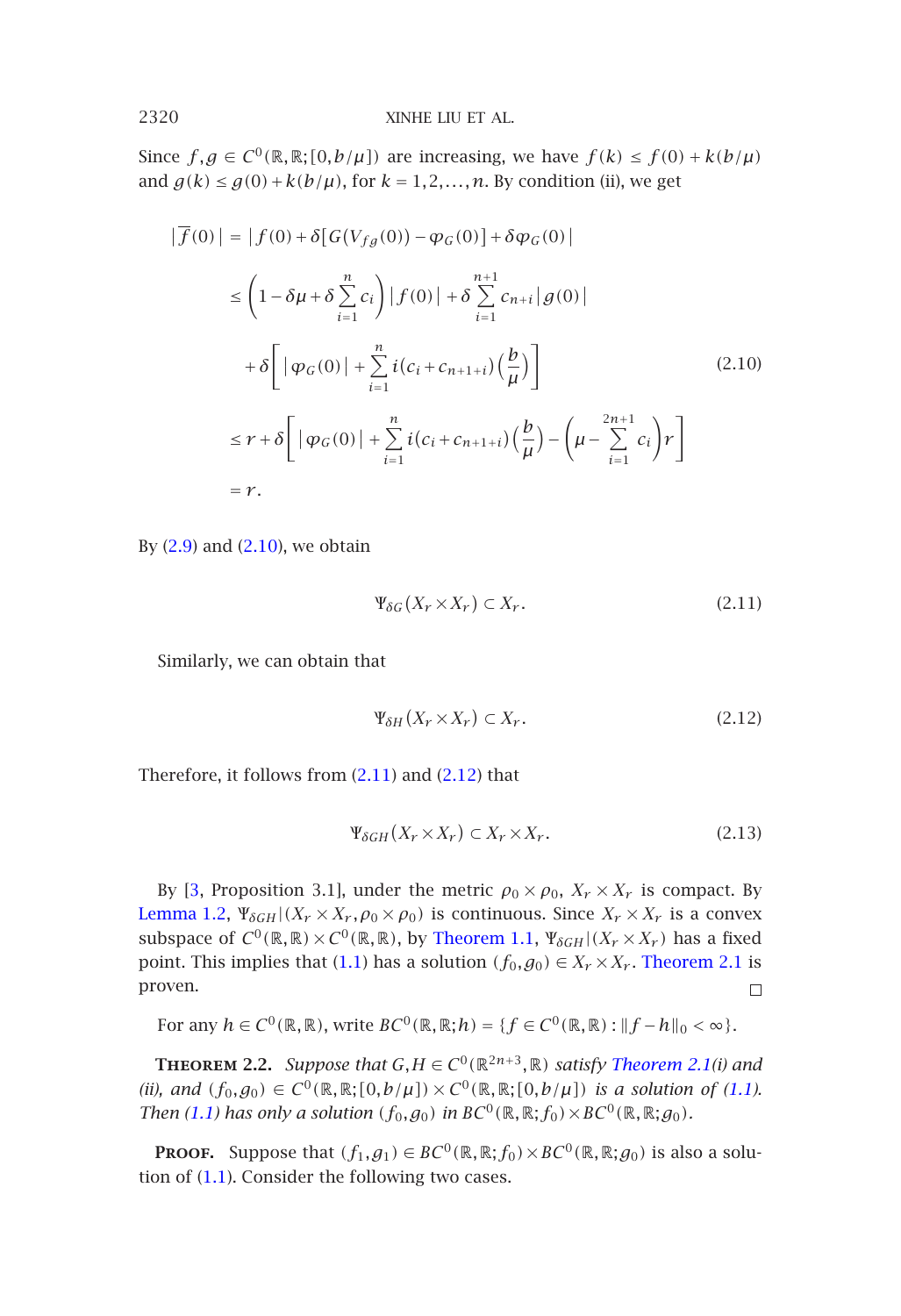<span id="page-6-1"></span>**CASE 1** ( $||g_0 - g_1||_0 \le ||f_0 - f_1||_0$ ). For any  $x \in \mathbb{R}$ , there exists  $w_i = w_i(x) \in$  $\Lambda_{iG}$   $(i = 1, \ldots, 2n + 2)$  such that

<span id="page-6-0"></span>
$$
0 = G(V_{f_0g_0}(x)) - G(V_{f_1g_1}(x))
$$
  
\n
$$
= w_1(f_0(x) - f_1(x)) + \sum_{i=2}^{n+1} w_i(f_0(x+i-1) - f_1(x+i-1))
$$
  
\n
$$
+ \sum_{i=2}^{n+2} w_{n+i}(g_0(x+i-2) - g_1(x+i-2))
$$
  
\n
$$
\ge |w_1(f_0(x) - f_1(x))| - \sum_{i=2}^{n+1} |w_i(f_0(x+i-1) - f_1(x+i-1))|
$$
  
\n
$$
- \sum_{i=2}^{n+2} |w_{n+i}(g_0(x+i-2) - g_1(x+i-2))|
$$
  
\n
$$
\ge \mu |f_0(x) - f_1(x)| - \sum_{i=1}^{n} c_i ||f_0 - f_1||_0 - \sum_{i=1}^{n+1} c_{n+i} ||g_0 - g_1||_0
$$
  
\n
$$
\ge \mu |f_0(x) - f_1(x)| - \sum_{i=1}^{2n+1} c_i ||f_0 - f_1||_0.
$$

<span id="page-6-3"></span>By (2.14), we have  $(\mu - \sum_{i=1}^{2n+1} c_i) \| f_0 - f_1 \|_0 \le 0$  $(\mu - \sum_{i=1}^{2n+1} c_i) \| f_0 - f_1 \|_0 \le 0$  $(\mu - \sum_{i=1}^{2n+1} c_i) \| f_0 - f_1 \|_0 \le 0$ . Since  $\mu > 2 \sum_{i=1}^{2n+1} c_i$ ,  $\| f_0 - f_1 \|_0$ *f*<sub>1</sub>  $||$ <sub>0</sub> = 0 which implies *f*<sub>1</sub> = *f*<sub>0</sub>. It follows from  $||$ *g*<sub>0</sub>[−](#page-0-0)*g*<sub>1</sub> $||$ <sub>0</sub> ≤  $||$ *f*<sub>0</sub>−*f*<sub>1</sub> $||$ <sub>0</sub> = 0 that  $g_1 = g_0$ . Hence,  $(f_1, g_1) = (f_0, g_0)$ .

**CASE 2** ( $||g_0 - g_1||_0 > ||f_0 - f_1||_0$ ). Analogous to Case 1, we can also show that  $(f_1, g_1) = (f_0, g_0)$ . Thus, (1.1) has only a solution  $(f_0, g_0)$  in  $BC^0(\mathbb{R}, \mathbb{R}; f_0) \times$  $BC^0(\mathbb{R}, \mathbb{R}; g_0)$ . Theorem 2.2 is proven.  $\Box$ 

## **3.**  $C^m$  **solutions**  $(m \ge 1)$  **of (1.1)**

**THEOREM** 3.1. *Suppose that*  $G, H \in LC^m(\mathbb{R}^{2n+3}, \mathbb{R})$  *satisfy Th[eorem](#page-2-0) 2.1(i)* and (ii). Then there exist positiv[e num](#page-5-2)bers  $a_1, \ldots, a_m$  such that (1.1) has a solu*tion*

$$
(f_m, g_m) \in C^m\left(\mathbb{R}, \mathbb{R}; r, \left[0, \frac{b}{\mu}\right], \left[-a_1, a_1\right], \dots, \left[-a_m, a_m\right]\right) \times C^m\left(\mathbb{R}, \mathbb{R}; r, \left[0, \frac{b}{\mu}\right], \left[-a_1, a_1\right], \dots, \left[-a_m, a_m\right]\right).
$$
\n(3.1)

**PROOF.** For any  $\delta \in (0, 1/c_0]$ , let the map  $\Psi_{\delta GH}$  be defined as in (1.15). Write  $X_{rm} = C^{m}(\mathbb{R}, \mathbb{R}; r, [0, b/\mu])$ . By (2.13), we have

<span id="page-6-2"></span>
$$
\Psi_{\delta GH}(X_{rm} \times X_{rm}) \subset X_{rm} \times X_{rm}
$$
\n(3.2)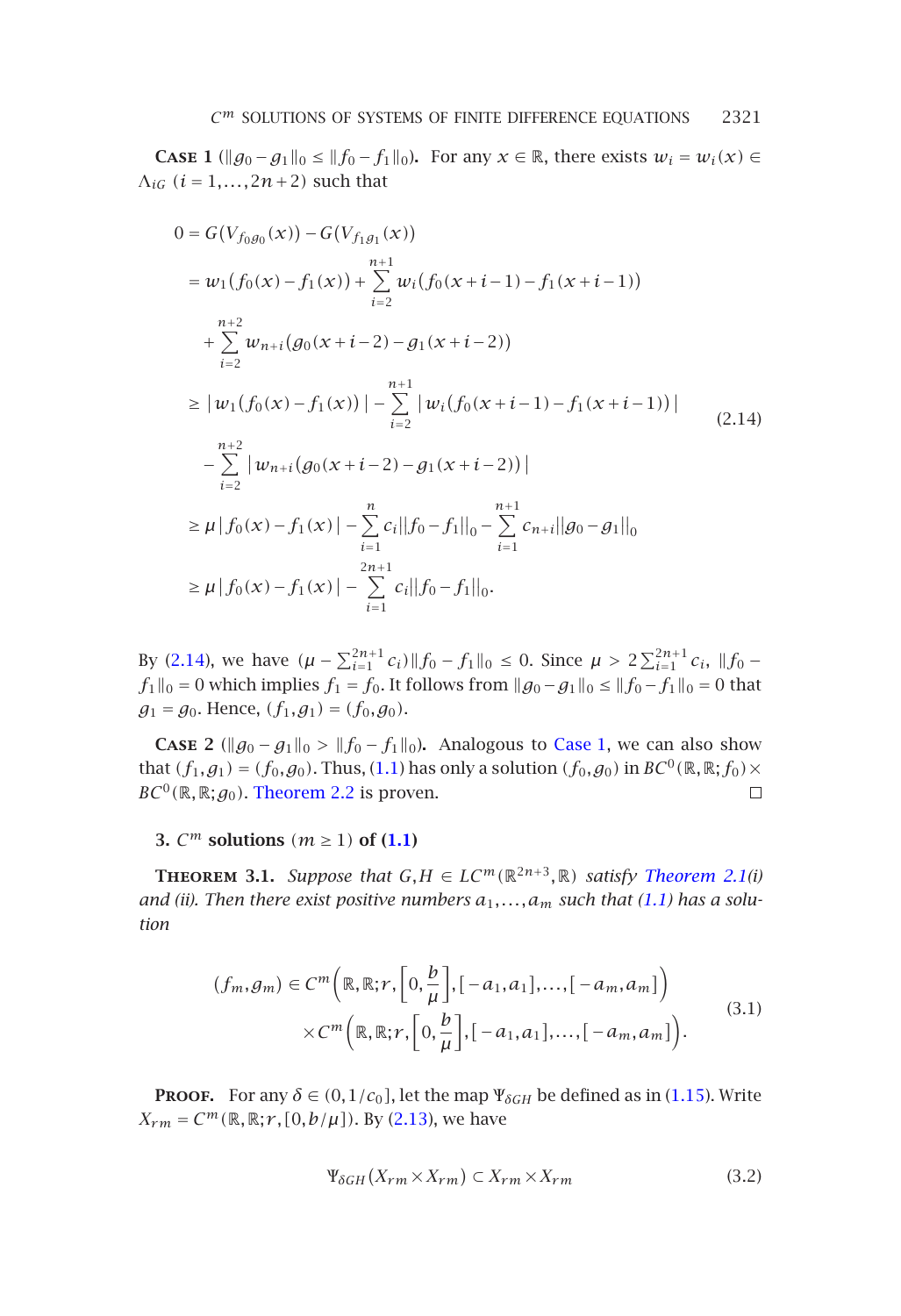since  $G, H \in C^m(\mathbb{R}^{2n+3}, \mathbb{R})$ . Consider any  $f, g \in C^m(\mathbb{R}, \mathbb{R}; r, [0, b/\mu]) \cap LC^m(\mathbb{R},$  $\mathbb{R}$ ). Let  $h(x) = G(V_{fg}(x))$ . Then we can calculate the derivatives of *h* of order 1*,*2*,...,m* as follows:

$$
h'(x) = \sum_{i=0}^{n+1} G'_i(V_{fg}(x)) \cdot f'(x+i-1) + \sum_{i=2}^{n+2} G'_{n+i}(V_{fg}(x)) \cdot g'(x+i-2),
$$
  
\n
$$
h''(x) = \sum_{i=1}^{n+1} G'_i(V_{fg}(x)) f''(x+i-1) + \sum_{i=2}^{n+2} G'_{n+i}(V_{fg}(x)) g''(x+i-2)
$$
  
\n
$$
+ \sum_{i=0}^{n+1} \sum_{j=0}^{n+1} G''_{ij}(V_{fg}(x)) f'(x+i-1) f'(x+j-1)
$$
  
\n
$$
+ \sum_{i=0}^{n+1} \sum_{j=2}^{n+2} G''_{i,j+n}(V_{fg}(x)) f'(x+i-1) g'(x+j-2)
$$
  
\n
$$
+ \sum_{i=0}^{n+2} \sum_{j=0}^{n+1} G''_{n+i,j}(V_{fg}(x)) f'(x+j-1) g'(x+i-2)
$$
  
\n
$$
+ \sum_{i=2}^{n+2} \sum_{j=0}^{n+2} G''_{n+i,n+j}(V_{fg}(x)) g'(x+i-2) g'(x+j-2),
$$
  
\n(3.3)

where  $dx/dx (= 1)$  is written as  $f'(x-1)$  for convenience.

In general, for  $k = 2, \ldots, m$ , it is easy to see that

<span id="page-7-0"></span>
$$
h^{(k)}(x) = \sum_{i=1}^{n+1} G'_i(V_{fg}(x)) f^{(k)}(x+i-1)
$$
  
+ 
$$
\sum_{i=2}^{n+2} G'_{n+i}(V_{fg}(x)) g^{(k)}(x+i-2) + \xi_k(\{\cdot\},\{\cdot\},\{\cdot\}),
$$
 (3.4)

where

$$
\xi_{k}(\{\cdot\},\{\cdot\},\{\cdot\}) = \xi_{k}\Big(\Big\{G_{i_{1}i_{2}\cdots i_{p}}^{(p)}(V_{f}g(x)) : p \in \mathbb{N}_{k}, (i_{1},i_{2},\ldots,i_{p}) \in \mathbb{Z}_{2n+2}^{p}\Big\},\
$$

$$
\{f^{(p)}(x+q-1) : p \in \mathbb{N}_{k-1}, q \in \mathbb{Z}_{n+1}\},\
$$

$$
\{g^{(p)}(x+q-1) : p \in \mathbb{N}_{k-1}, q \in \mathbb{Z}_{n+1}\}\Big) \tag{3.5}
$$

 $(d^p x/dx^p (= 1)$  is written as  $f^{(p)}(x-1)$  for convenience) is a polynomial of  $G_{i_1 i_2 \cdots i_p}^{(p)}(V_{f,g}(x))$  (where  $p \in \mathbb{N}_k$ ;  $i_1, \ldots, i_p \in \mathbb{Z}_{2n+2}$ ),  $f^{(p)}(x+q-1)$ , and *g*<sup>(*p*)</sup>(*x* + *q* − 1) (where *p* ∈  $\mathbb{N}_{k-1}$ *, q* ∈  $\mathbb{Z}_{n+1}$ ) whose coefficients are all positive integers. The functional relation *ξk* itself is related only to the rules of partial derivatives of general functions of several variables and the rules of derivatives of compositions and products of functions, but not related to specific *G*, *f*, or *g*. Therefore,  $\xi_k$  is still well defined for *k* > *m*. If *G* ∈ *C*<sup>*m*+1</sup>( $\mathbb{R}^{2n+3}$ ,  $\mathbb{R}$ ) and *f*, *g*  $\in$  *C*<sup>*m*+1( $\mathbb{R}, \mathbb{R}$ ), then (3.4) also holds for  $k = m + 1$ .</sup>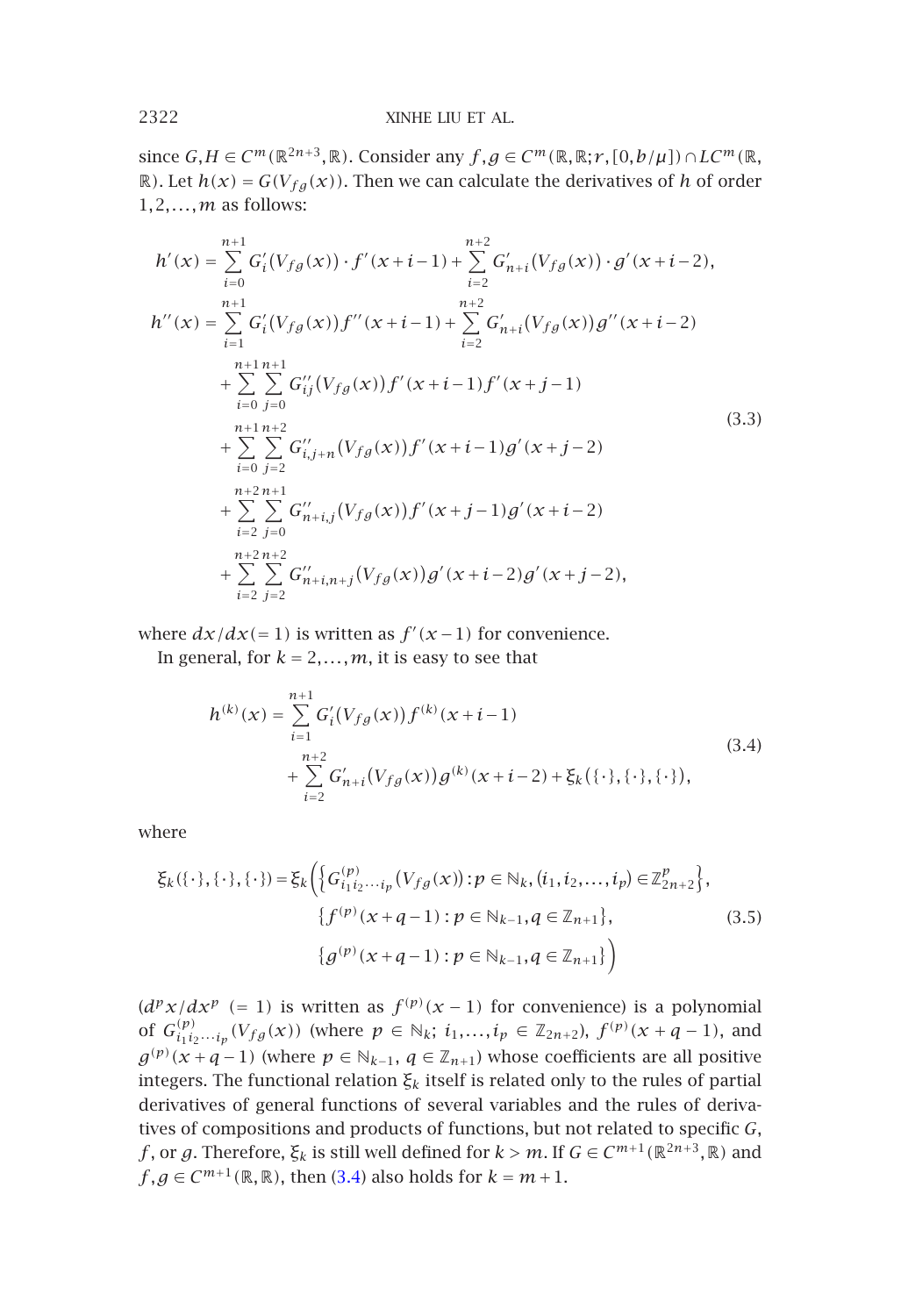$$
C^m
$$
 SOLUTIONS OF SYSTEMS OF FINITE DIFFERENCE EQUATIONS 2323

For  $k = 0, 1, ..., m$ , let

$$
b_k = \max\{\lambda(f^{(k)}), \lambda(g^{(k)})\}, \qquad B_k = \max\{\lambda_G^{(j)}, \lambda_H^{(j)} : j = 0, 1, ..., k\}.
$$
 (3.6)

It follows from (1.4) and (1.3) that  $b_k = \max{\{\|f^{(k+1)}\|_0, \|g^{(k+1)}\|_0\}}$ ,  $k = 0, \ldots$ , *m*−1. Since *G*, *H* ∈ *LC*<sup>*m*</sup>( $\mathbb{R}^{2n+3}$ ,  $\mathbb{R}$ ), by (1.12), we have  $B_0 \le B_1 \le \cdots \le B_m < \infty$ . For  $1 \le p \le k \le m$ , by (1.8), (1.9), (1.10), and (1.13), we have  $|G_{i_1 i_2 \cdots i_p}^{(p)}(V_{f g}(x))|$  $|G_{i_1 i_2 \cdots i_p}^{(p)}(V_{f g}(x))|$  $|G_{i_1 i_2 \cdots i_p}^{(p)}(V_{f g}(x))|$ ≤ *Bk*−1. Now, we choose a *δ* ∈ *(*0*,*1*/c*0*]* such that

<span id="page-8-1"></span><span id="page-8-0"></span>
$$
\delta < \frac{1}{2(\mu - \sum_{i=1}^{2n+1} c_i)}.\tag{3.7}
$$

Write  $\overline{\mu} = \mu - \sum_{i=1}^{2n+1} c_i$  and  $\overline{f} = \Psi_{\delta G}(f, g)$ . Replacing all  $G^{(p)}_{i_1 i_2 \cdots i_p} (V_{fg}(x))$ ,  $f^{(p)}(f(x + q - 1))$ , and  $g^{(p)}(f(x + q - 1))$  in the polynomial  $\xi_k(\{\cdot\},\{\cdot\})$ { $\cdot$ }) by the upper bounds *B<sub>k−1</sub>* and *b<sub>p−1</sub>* of their absolute values, from (3.4) we get

$$
\left|\overline{f}^{(k)}(x)\right| \leq \left(1 - \delta\mu + \delta \sum_{i=1}^{2n+1} c_i\right) b_{k-1} + \delta\eta_k (B_{k-1}, b_0, b_1, \dots, b_{k-2})
$$
\n
$$
= (1 - \delta\overline{\mu}) b_{k-1} + \delta\eta_k (B_{k-1}, b_0, \dots, b_{k-2}), \quad k = 2, \dots, m,
$$
\n(3.8)

where  $\eta_k(B_{k-1},b_0,\ldots,b_{k-2})$  is a polynomial of  $B_{k-1},b_0,\ldots,b_{k-2}$ , whose coefficients are all positive integers. The functional relation  $\eta_k$  itself is determ[ined](#page-8-0) by  $ξ_k$  [an](#page-8-1)d is independent of specific *G*, *H*, *f*, and *g*. Therefore,  $η_k$  is still well defined for  $k > m$ .

For  $k = 2,...,m$ , noting that  $\lambda(\overline{f}^{(k-1)}) = ||\overline{f}^{(k)}||_0$ , [by](#page-8-1) (3.8) we obtain

$$
\lambda(\overline{f}^{(k-1)}) \le (1 - \delta \overline{\mu}) b_{k-1} + \delta \eta_k (B_{k-1}, b_0, \dots, b_{k-2}).
$$
\n(3.9)

If  $G, H \in C^{m+1}(\mathbb{R}^{2n+3}, \mathbb{R})$  and  $f, g \in C^{m+1}(\mathbb{R}, \mathbb{R})$ , then  $\overline{f} \in C^{m+1}(\mathbb{R}, \mathbb{R})$ , (3.8) and (3.9) are also true for  $k = m + 1$ . Adopting the method that is used in the proof of Theorem 2.1 to show that (2.7) still holds when  $G \notin C^1(\mathbb{R}^{2n+3}, \mathbb{R})$ ,  $f \notin C^1(\mathbb{R}, \mathbb{R})$ , or  $g \notin C^1(\mathbb{R}, \mathbb{R})$ , we can verify that (3.9) still holds for  $k = m + 1$ even if  $G, H \notin C^{m+1}(\mathbb{R}^{2n+3}, \mathbb{R})$  or  $f, g \notin C^{m+1}(\mathbb{R}, \mathbb{R})$ .

Let  $a_0 = b/\mu$  and

$$
a_{k-1} = \frac{\eta_k(B_{k-1}, a_0, a_1, \dots, a_{k-2})}{\overline{\mu}}, \quad k = 2, \dots, m+1.
$$
 (3.10)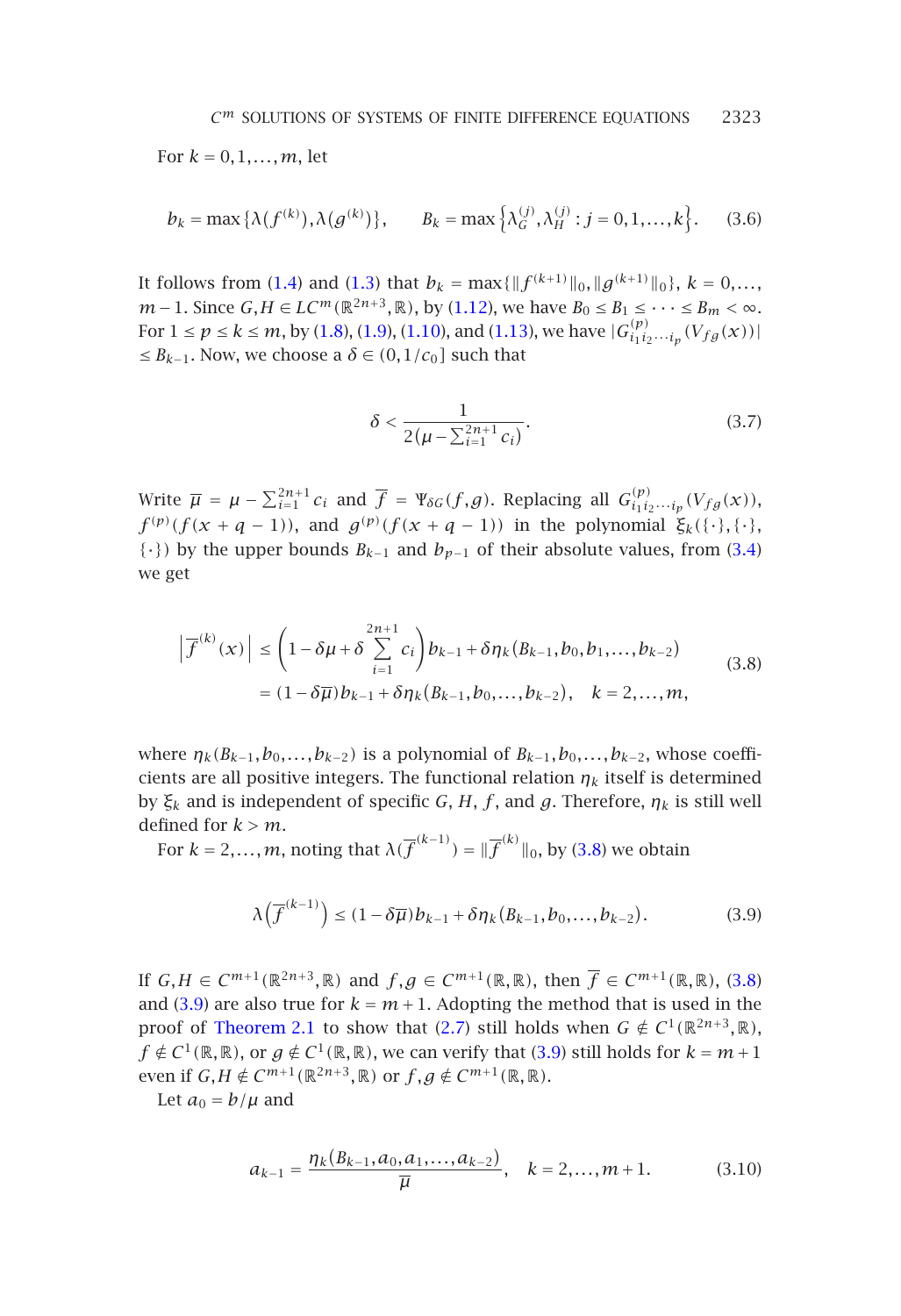Then  $a_{k-1}$  only depend[s](#page-6-2) [on](#page-6-2) *G* and *[H](#page-9-0)*. Since  $\eta_k(B_{k-1}, b_0, b_1, \ldots, b_{k-2})$  is a monotone increasing function of  $b_0, b_1, \ldots, b_{k-2}$ , and  $1-\delta\overline{\mu} > \delta\overline{\mu} > 0$ , from (3.9) and (3.10) it follows that if  $b_i \le a_i$  for all  $i \in \mathbb{Z}_{k-1}$ , then

$$
\lambda\left(\overline{f}^{(k-1)}\right) \le (1 - \delta\overline{\mu})a_{k-1} + \delta\eta_k(B_{k-1}, a_0, \dots, a_{k-2}) = a_{k-1}, \quad k = 2, \dots, m+1. \tag{3.11}
$$

 $Write X_m = C^m(\mathbb{R}, \mathbb{R}; r, [0, b/\mu], [-a_1, a_1], \ldots, [-a_m, a_m])$ . Then  $X_m$  is a convex subset of  $C^m(\mathbb{R}, \mathbb{R})$ . By (3.2[\) and](#page-9-1) (3.1[1\), we](#page-9-2) get

<span id="page-9-2"></span><span id="page-9-1"></span><span id="page-9-0"></span>
$$
\Psi_{\delta G}(X_m \times X_m) \subset X_m. \tag{3.12}
$$

Si[mila](#page-10-0)rly, we can obtain that

$$
\Psi_{\delta H}(X_m \times X_m) \subset X_m. \tag{3.13}
$$

<span id="page-9-3"></span>Therefore, it follows from (3.12) and (3.13) that

<span id="page-9-4"></span>
$$
\Psi_{\delta GH}(X_m \times X_m) \subset X_m \times X_m. \tag{3.14}
$$

By [3, Proposition 3.1], under the metric  $\rho_m \times \rho_m$ ,  $X_m \times X_m$  is compact. By Lem[ma 1.2,](#page-9-3)  $\Psi_{\delta GH} | (X_m \times X_m, \rho_m \times \rho_m)$  [is](#page-5-1) [continuou](#page-5-1)s. Thus, by Theorem 1.1,  $\Psi$ <sup>*δGH* | (*X<sub>m</sub>* × *X<sub>m</sub>*) has a fixed poi[nt.](#page-0-0) [T](#page-0-0)his implies that (1.1) has a solution *(f<sub>m</sub>*,</sup>  $g_m$ )  $\in X_m \times X_m$ . Theorem 3.1 is prov[en.](#page-5-1)  $\Box$ 

Noting that  $C^m(\mathbb{R}, \mathbb{R}) \subset C^0(\mathbb{R}, \mathbb{R})$ , we have the following proposition.

**PROPOSITION** 3.2. *Let*  $G, H \in C^0(\mathbb{R}^{2n+3}, \mathbb{R})$ *,*  $\mathbf{F} \subset C^0(\mathbb{R}, \mathbb{R}) \times C^0(\mathbb{R}, \mathbb{R})$ *, and*  $m \geq 1$ *. If (1.1) has at most a solution in* **F***, then (1.1) has at most a solution*  $in$  **F**  $\cap$   $(C^m(\mathbb{R}, \mathbb{R}) \times C^m(\mathbb{R}, \mathbb{R}))$ .

By Proposition 3.2, after obtaining Theorem 2.2, we need not discuss the uniqueness of  $C^m$  solutions of (1.1), for  $m \ge 1$ , in detail unless we can give some conditions weaker than those in Theorem 2.2 (or, at least, they do not imply each other) or we can discuss the uniqueness of solutions in a subspace of  $C^0(\mathbb{R}, \mathbb{R}) \times C^0(\mathbb{R}, \mathbb{R})$  larger than the subspace of  $BC^0(\mathbb{R}, \mathbb{R}; f_m) \times BC^0(\mathbb{R}, \mathbb{R}; g_m)$ .

**4. Example.** Let  $a \ge 10$  be a real number. Suppose that the system of equations is

$$
\frac{3}{2}x - af(x) + \sin f(x) \cdot \cos f(x+1) + \frac{1}{2}\sin(2g(x)-1) + \arctan g(x+1) = 0,2x + \sin(x - g(x+1) + f(x) + f(x+1)) - \overline{a}g(x) + \arctan g(x) = 0,
$$
\n(4.1)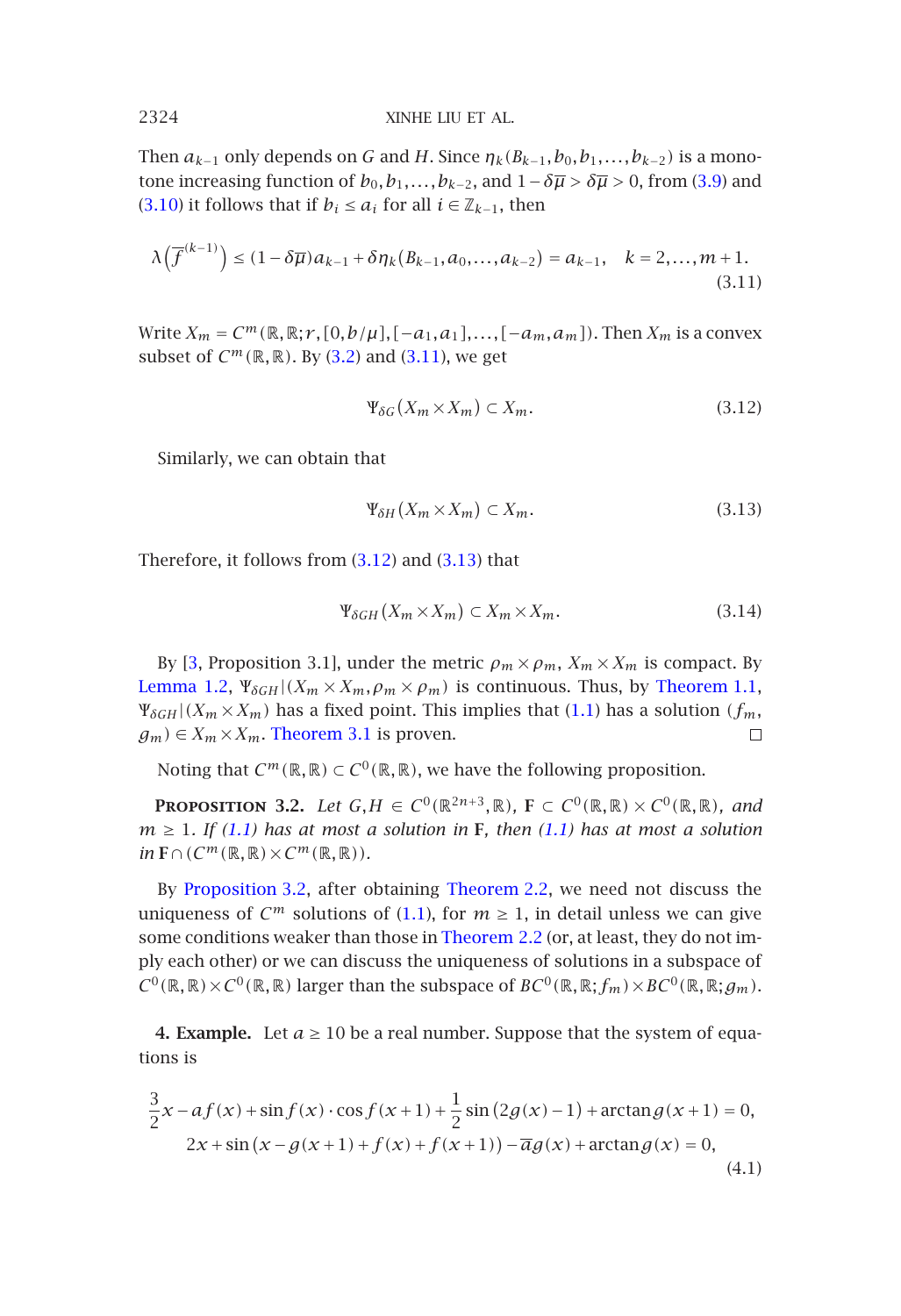for all  $x \in \mathbb{R}$ . Then the representatives of the corresponding  $G, H : \mathbb{R}^5 \to \mathbb{R}$  are

<span id="page-10-3"></span>
$$
G(x_0, x_1, x_2, x_3, x_4) = \frac{3}{2}x_0 - ax_1 + \sin x_1 \cdot \cos x_2 + \frac{1}{2}\sin(2x_3 - 1) + \arctan x_4,
$$
  
\n
$$
H(x_0, x_1, x_2, x_3, x_4) = 2x_0 + \sin(x_0 - x_2 + x_3 + x_4) - \overline{a}x_1 + \arctan x_1,
$$
\n(4.2)

for all  $(x_0, x_1, x_2, x_3, x_4) \in \mathbb{R}^5$ . We can easily calculate the derivatives of *G* and *H*, and then [obta](#page-9-4)in the supremums and infimums of  $\Lambda_{iG}$  and  $\Lambda_{iH}$  (*i* = 0*,*1*,*2*,*3*,*4*)*; hence we can take  $μ_0 = 1$ ,  $b = 3 + ε_0$  ( $ε_0 ≥ 0$  is to be selected),  $c_0 = a + 1$ ,  $\mu = a - 1$ , and  $c_1 = c_2 = c_3 = 1$ .

When  $a+1 > \overline{a} \ge a \ge 13$ , we choose  $\varepsilon_0 = (a-10)/3$ . Then  $b/\mu = 1/3$  and Theorem 2.1(i) and (ii) hold. Thus, by Theorems 2.1, 2.2, 3.1, and Proposition 3.2, we have the following proposition.

**PROPOSITION 4.1.** *Let*  $m \ge 0$  *be given. If*  $a+1 > \overline{a} \ge a \ge 13$ *, then* (4.1) has a *solution*  $(f_m, g_m)$  ∈  $C^m(\mathbb{R}, \mathbb{R}; [0, 1/3]) \times C^m(\mathbb{R}, \mathbb{R}; [0, 1/3])$  $C^m(\mathbb{R}, \mathbb{R}; [0, 1/3]) \times C^m(\mathbb{R}, \mathbb{R}; [0, 1/3])$  $C^m(\mathbb{R}, \mathbb{R}; [0, 1/3]) \times C^m(\mathbb{R}, \mathbb{R}; [0, 1/3])$ *, and*  $(f_m, g_m)$  *is the unique solution of (4.1) in*  $BC^0(\mathbb{R}, \mathbb{R}; f_m) \times BC^0(\mathbb{R}, \mathbb{R}; g_m)$ *.* 

Consider the following system of equations:

$$
x + \arctan x - 19f(x) + e^{-[(f(x+2))^2 + (f(x+5))^2 + (g(x))^2 + (g(x+8))^2]} = 0,
$$
  

$$
\frac{3}{2}x + 1 - 20g(x) + \ln[(f(x+3))^2 + (g(x+4))^2 + 1] + \sin(g(x+5)) \cdot \cos(f(x) + g(x+2)) = 0.
$$
 (4.3)

Analogous to the argument of Proposition 4.1, we can obtain the following proposition.

<span id="page-10-2"></span>**PROPOSITION 4.2.** *Let*  $m \ge 0$  *be given. Equation (4.3) has a solution*  $(f_m, f_m)$  $g_m$ )  $\in C^m(\mathbb{R}, \mathbb{R}; [0, 1/6]) \times C^m(\mathbb{R}, \mathbb{R}; [0, 1/6])$ *, and it is the unique solution of*  $(4.3)$  in  $BC^0(\mathbb{R}, \mathbb{R}; f_m) \times BC^0(\mathbb{R}, \mathbb{R}; g_m)$ .

<span id="page-10-1"></span><span id="page-10-0"></span>**Acknowledgments.** The authors would like to express their sincere appreciation to the referees for their very helpful suggestions and many kind comments. This work was supported by the National Natural Science Foundation of China Grant 10226014 and the Guangxi Science Foundation Grant 0229001.

#### **References**

- [1] J. Dugundji and A. Granas, *Fixed Point Theory. I*, Monografie Matematyczne, vol. 61, Polish Scientific Publishers, Warsaw, 1982.
- [2] X. Liu, J. Ma, and X. Zhao, *C<sup>m</sup> solutions of nonhomogeneous linear difference equations*, Math. Appl. **15** (2002), no. 3, 144–148.
- [3] J. Mai and X. Liu, *Existence, uniqueness and stability of C<sup>m</sup> solutions of iterative functional equations*, Sci. China Ser. A **43** (2000), no. 9, 897–913.
- [4] A. Mukherjea and J. S. Ratti, *On a functional equation involving iterates of a bijection on the unit interval*, Nonlinear Anal. **7** (1983), no. 8, 899–908.